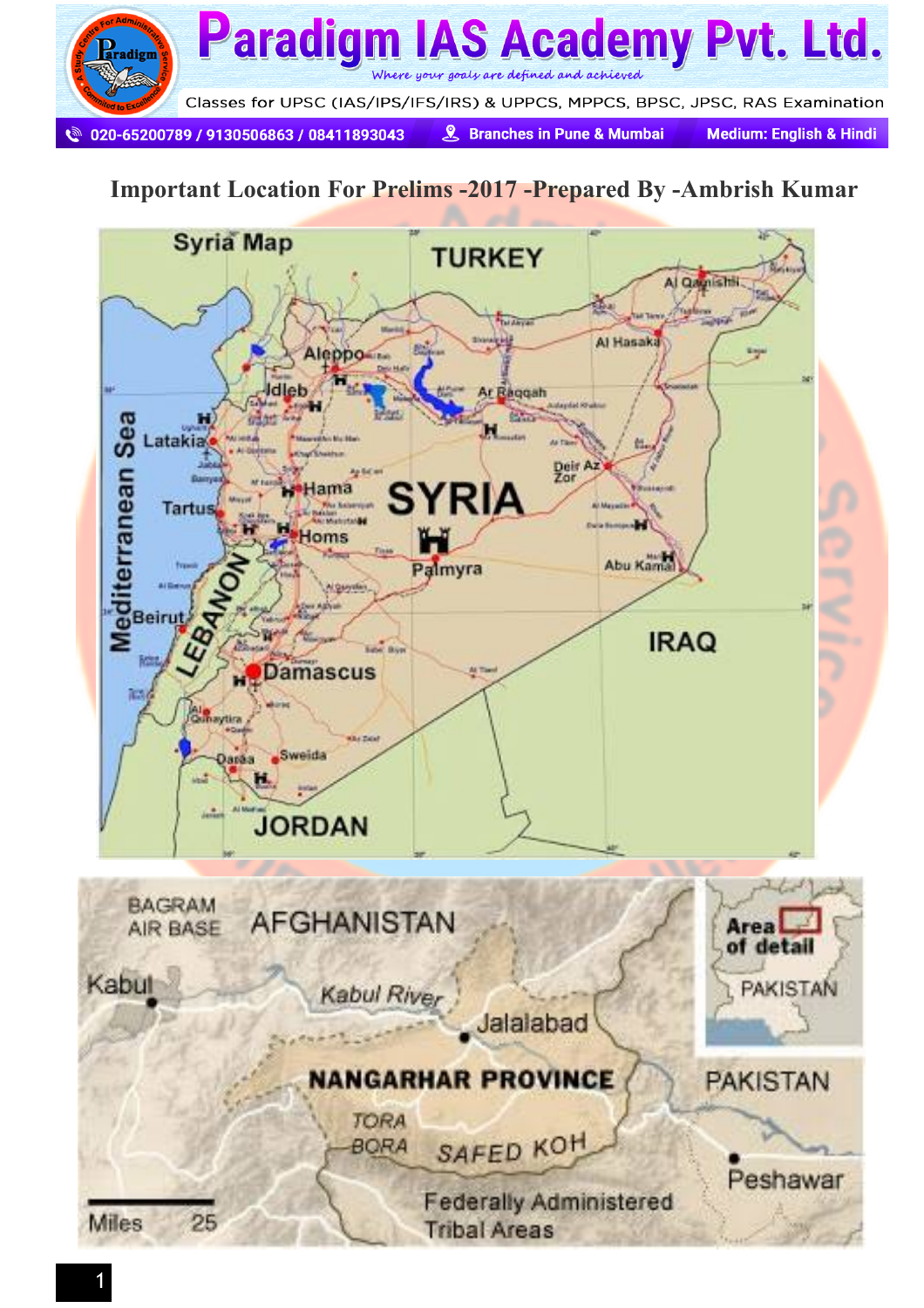

**Russia, Turkey agree to intensify military, intelligence contacts** The Russia and Turkey have agreed to intensify military and intelligence contacts. They also have agreed on the need for aid to get to the northern Syrian city of Aleppo.



Decision in this regard was taken after meeting between Turkish President Recep Tayyip Erdogan, Russian President

 Vladimir Putin on sidelines of World Energy Congress in Istanbul.

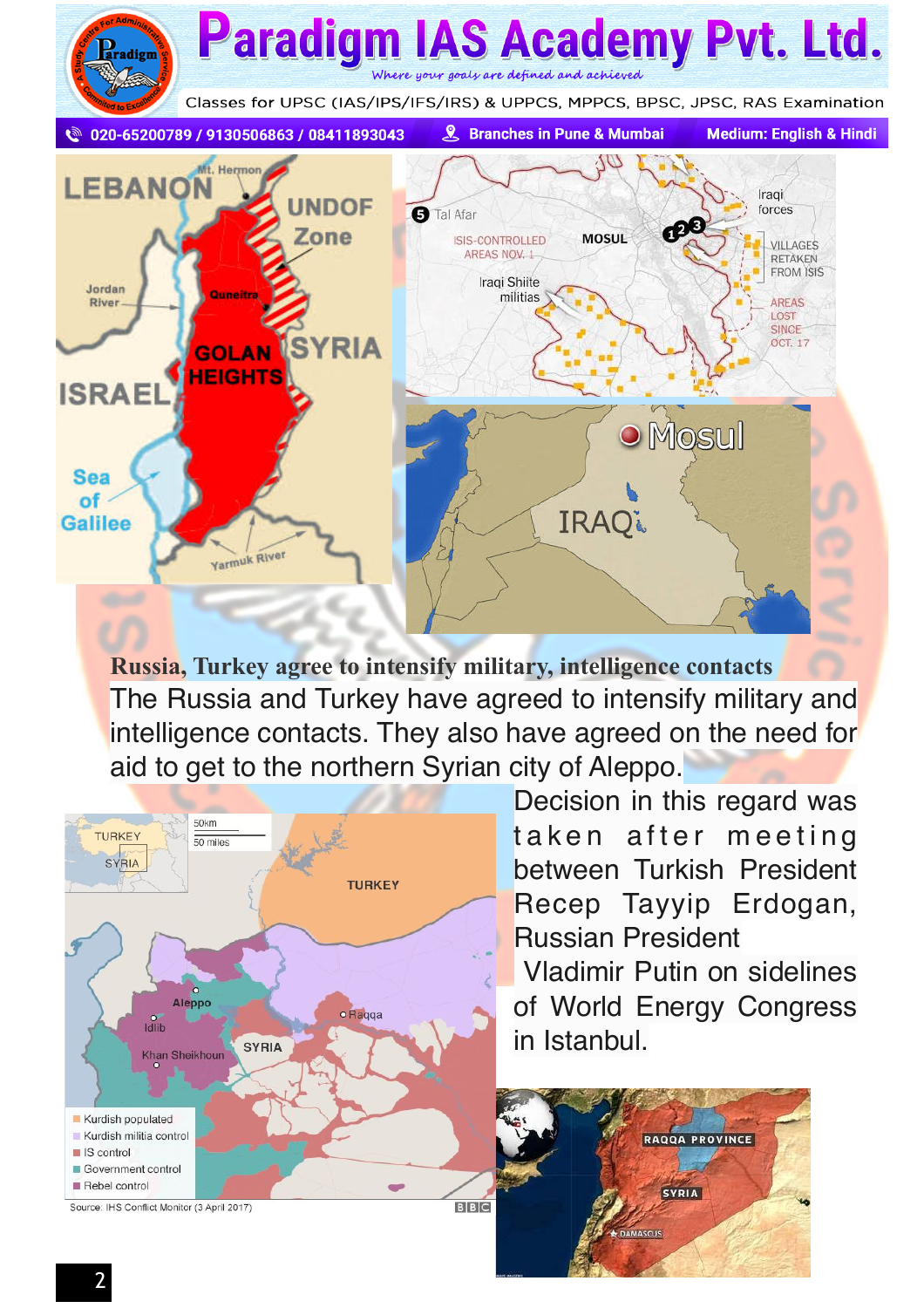

Where your goals are defined and achieved

020-65200789 / 9130506863 / 08411893043

Paradigm

& Branches in Pune & Mumbai

**Medium: English & Hindi** 

**S Academy Pvt. Ltd.** 

**Note - You Should No Why These locations were in News**

Convention on the Prohibition of the Development, Production, Stockpiling and Use of Chemical Weapons and on Their Destruction (CWC)

**Overview**

- **Opened for Signature:** 13 January 1993
- **Entered into Force:** 29 April 1997
- **Duration:** Indefinite
- **• [Membership](http://www.nti.org/media/pdfs/apmcbw_12.pdf?_=1432676775)**: 192 State Parties, 1 Signatories
- **Signatories:** Israel
- **Depositary**: UN Secretary-General

#### **[Excerpts of Treaty Text](http://www.opcw.org/fileadmin/OPCW/publications/fact_sheets/02.pdf)**

#### **Obligations**

States Parties are required not to develop, produce, otherwise acquire, stockpile or retain chemical weapons (CW), or transfer, directly or indirectly, chemical weapons to anyone; not to use chemical weapons; not to engage in military preparations for use of chemical weapons; not to assist, encourage, or induce anyone to engage in any activity prohibited to a State Party under the convention.

Each State Party is required to destroy all chemical weapons and chemical weapons production facilities it owns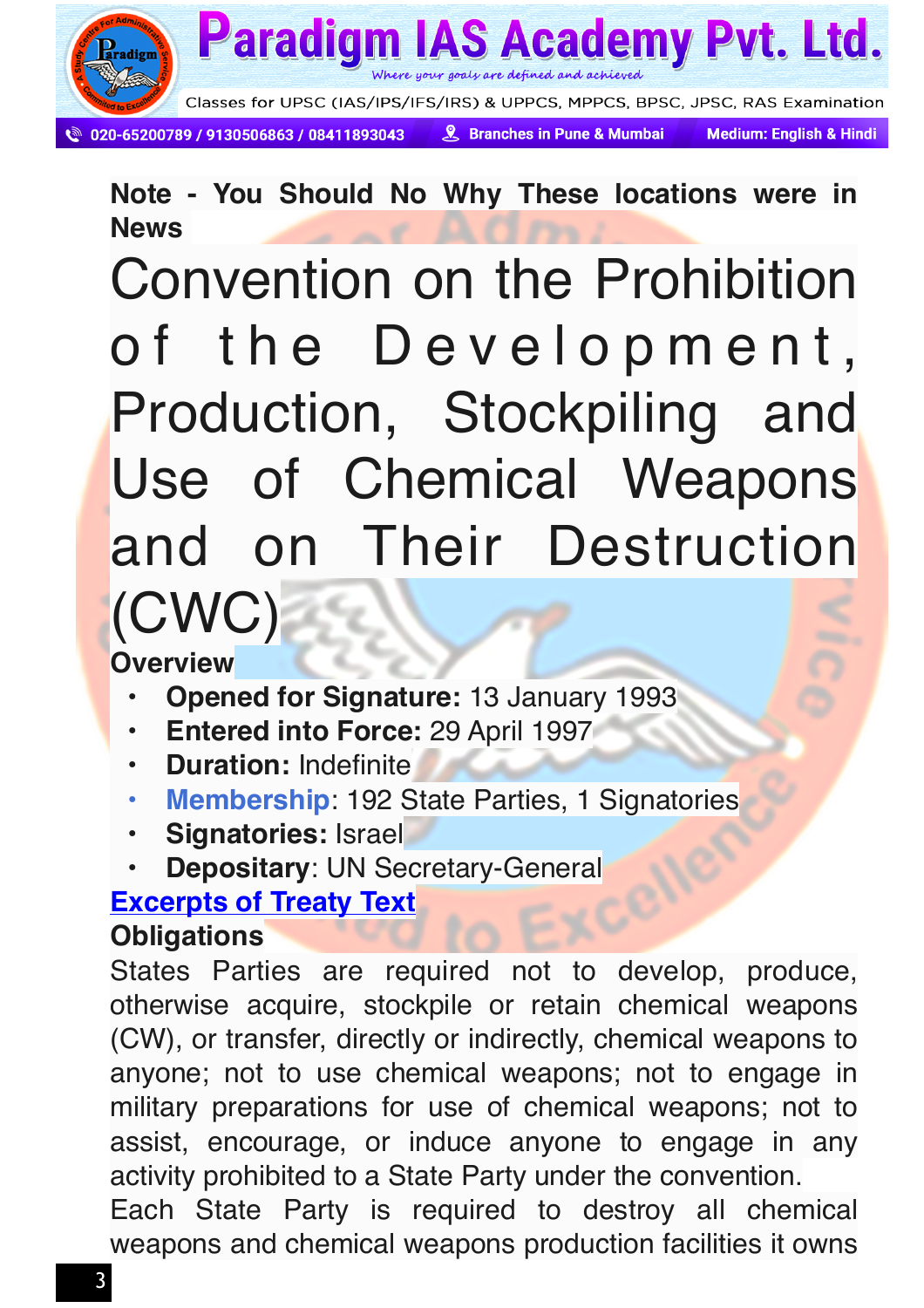

or possesses or that are located in any place under its jurisdiction or control, as well as any chemical weapons it abandoned on the territory of another State Party no later than 10 years after entry into force of the Convention or as soon as possible in the case of States ratifying or acceding more than 10 years after entry into force. Each State Party also undertakes not to use riot control agents as a method of warfare (Article I).

### Treaty on the Non-Proliferation of Nuclear Weapons (NPT)

The NPT is a landmark international treaty whose objective is to prevent the spread of nuclear weapons and weapons technology, to promote cooperation in the peaceful uses of nuclear energy and to further the goal of achieving nuclear disarmament and general and complete disarmament. The Treaty represents the only binding commitment in a multilateral treaty to the goal of disarmament by the nuclearweapon States. Opened for signature in 1968, the Treaty entered into force in 1970. On 11 May 1995, the Treaty was extended indefinitely. A total of 191 States have joined the Treaty, including the five nuclear-weapon States. More countries have ratified the NPT than any other arms limitation and disarmament agreement, a testament to the Treaty's significance.

The provisions of the Treaty, particularly article VIII, paragraph 3, envisage a review of the operation of the Treaty every five years, a provision which was reaffirmed by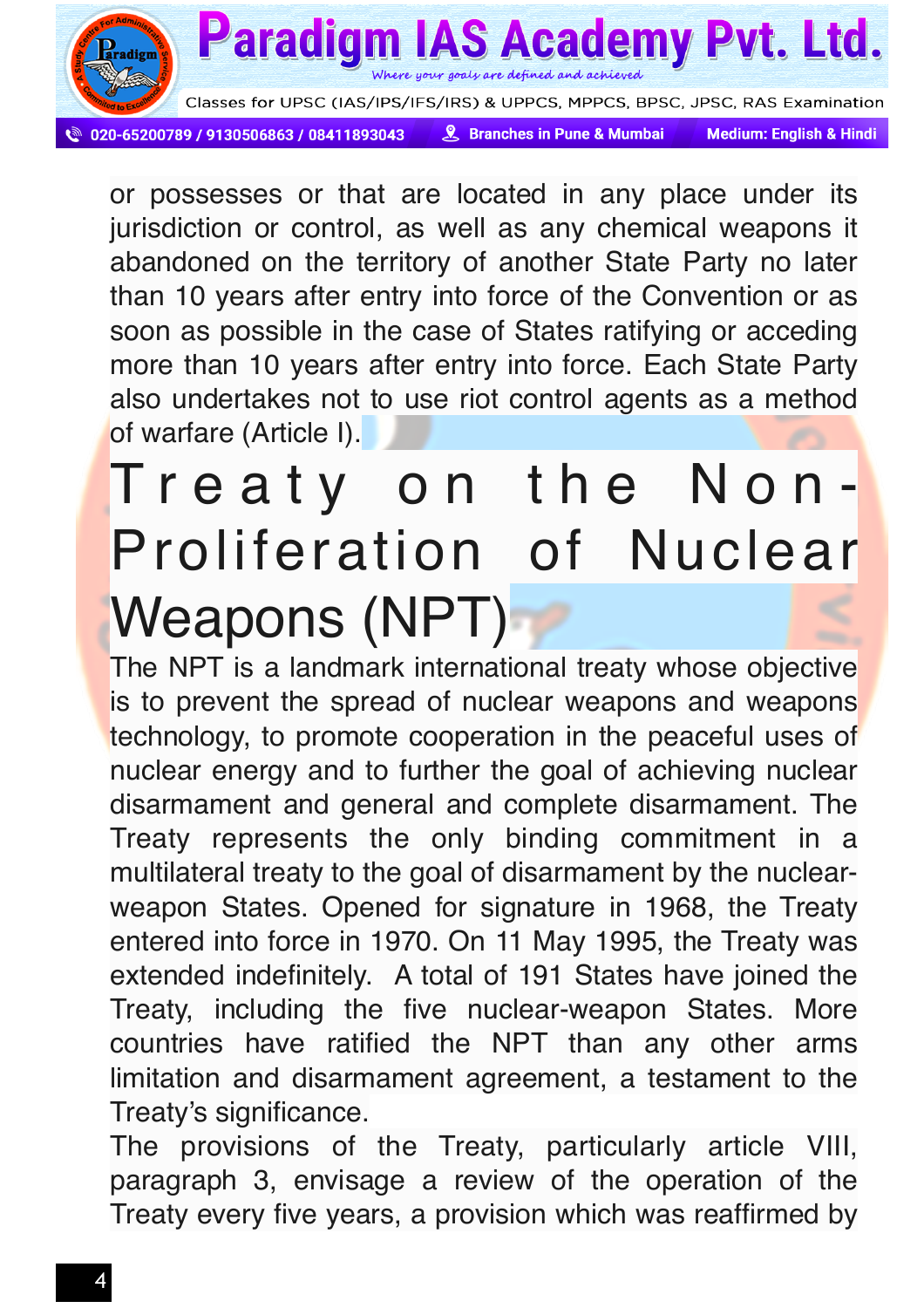

### Chemical attacks across Syria

Locations of chemical attacks since 2012



### Sarin gas used in Syria chemical attack, Turkey says

the States parties at the 1995 NPT Review and Extension Conference.

To further the goal of non-proliferation and as a confidencebuilding measure between States parties, the Treaty establishes a safeguards system under the responsibility of the [International Atomic Energy Agency](http://www.iaea.org/index.html) (IAEA). Safeguards are used to verify compliance with the Treaty through inspections conducted by the IAEA. The Treaty promotes cooperation in the field of peaceful nuclear technology and equal access to this technology for all States parties, while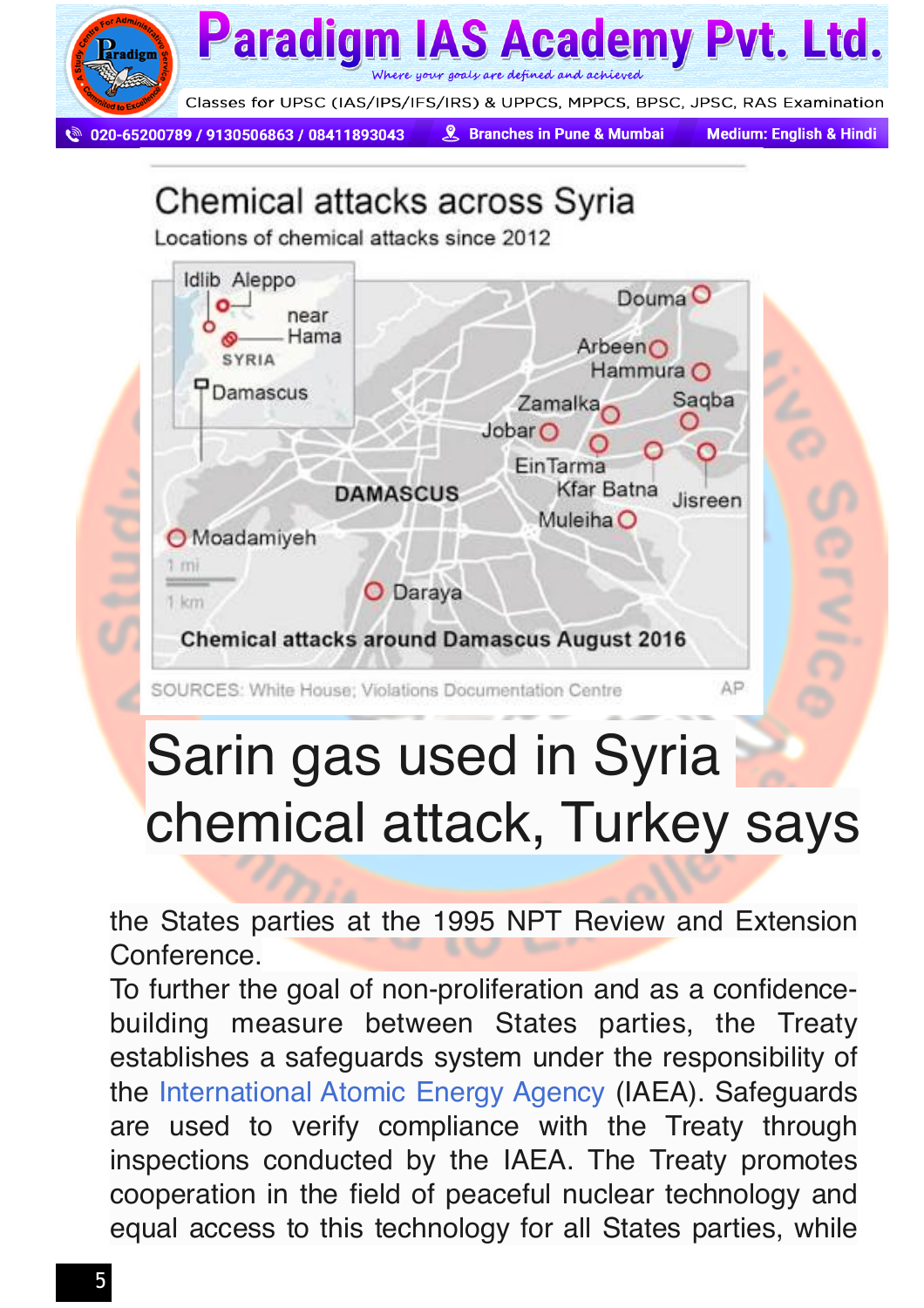

Where your goals are defined and achieved

Classes for UPSC (IAS/IPS/IFS/IRS) & UPPCS, MPPCS, BPSC, JPSC, RAS Examination

020-65200789 / 9130506863 / 08411893043

**Paradigm** 

\_\_\_\_\_\_\_\_\_\_\_\_

& Branches in Pune & Mumbai

**IAS Academy Pyt. Ltd.** 

**Medium: English & Hindi** 

safeguards prevent the diversion of fissile material for weapons use.

The [2015 Review Conference](http://www.un.org/en/conf/npt/2015/) of the Parties to the Treaty on the Non-Proliferation of Nuclear Weapons, held in New York from 27 April to 22 May and presided over by Ambassador Taous Feroukhi (Algeria), ended without the adoption of a consensus substantive outcome. After a successful 2010 Review Conference at which States parties agreed to a final do cument which included conclusions and recommendations for follow-on actions, including the implementation of the 1995 Resolution on the Middle East, the 2015 outcome constitutes a setback for the strengthened review process instituted to ensure accountability with respect to activities under the three pillars of the Treaty as part of the package in support of the indefinite extension of the Treaty in 1995.

**The Comprehensive Nuclear-Test-Ban Treaty (CTBT**) is the Treaty banning all nuclear explosions - everywhere, by everyone. The Treaty was negotiated at the Conference on Disarmament in Geneva and adopted by the United Nations General Assembly. It opened for signature on 24 September 1996. Since then, the Treaty has reached near-universality. 182 countries have signed the Treaty – the last country to do so was Trinidad and Tobago on 8 October 2009 which also ratified the Treaty on 26 May 2010. 154 countries have ratified the Treaty – most recently Ghana on 14 June 2011.

#### **Why is the CTBT so important?**

The CTBT is the last barrier on the way to develop nuclear weapons. It curbs the development of new nuclear weapons and the improvement of existing nuclear weapon designs. When the Treaty enters into force it provides a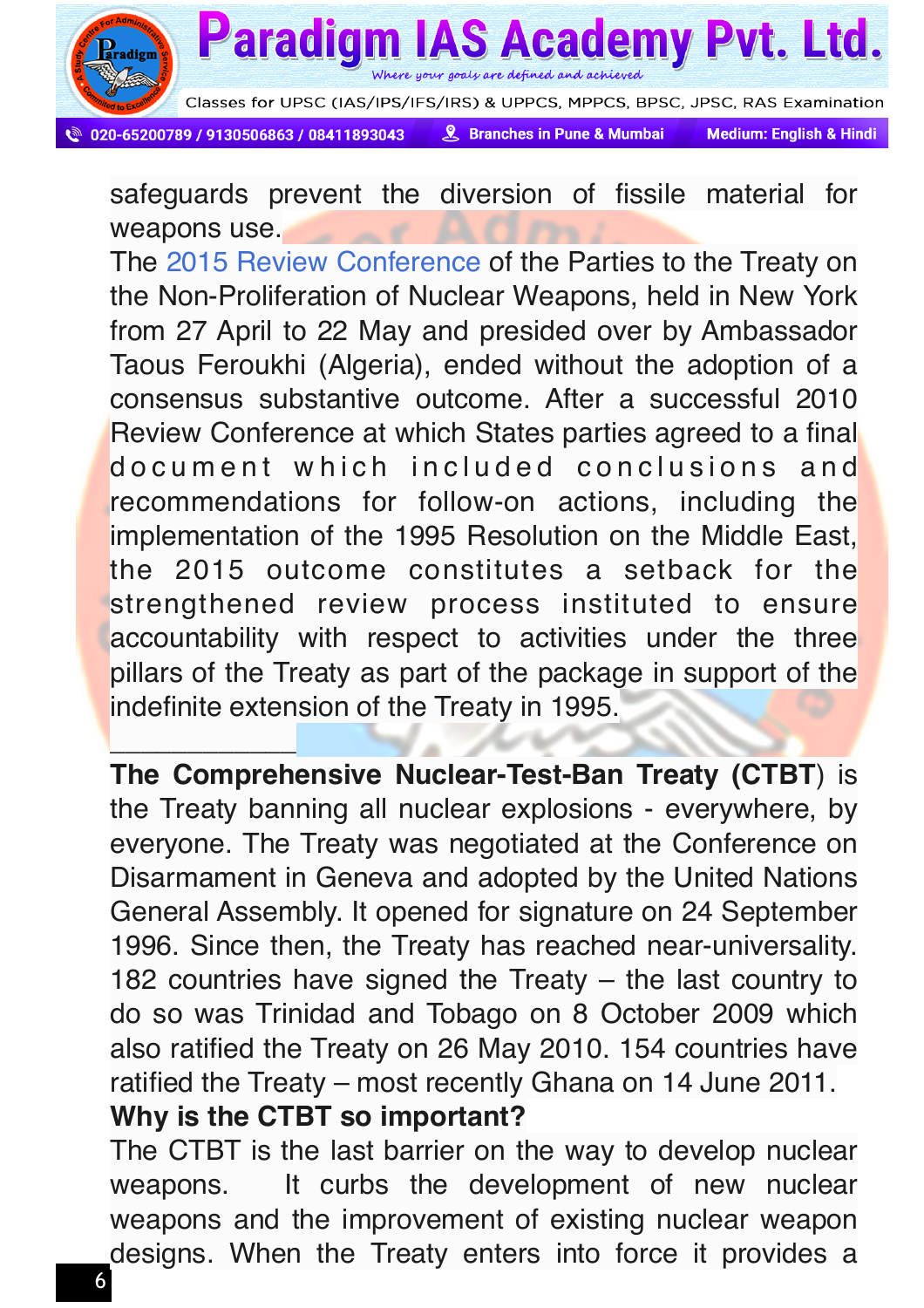

legally binding norm against [nuclear testing.](https://www.ctbto.org/nuclear-testing/) The Treaty also helps prevent human suffering and environmental damages caused by nuclear testing.

### India as 35th member of Missile Technology Control Regime **Benefits from MTCR for Space Programme**

**India joining MTCR would benefit our space development programme in:-** 

**(i) Strengthening our international cooperation activities in high technology areas with other space faring nations.** 

**(ii) Easing the procurements & supplies of export controlled high/ advanced technology items, components, materials, and equipment from other countries, especially MTCR partner states.** 

**(iii) Enhancing our commercial ventures in terms of export of sub-systems, satellites and commercial launch services etc.** 

7 **India, as a Partner State of MTCR, can take part in the decision India as a major space faring nation and as a partner state in MTCR could play critical roles in various international fora such as UNCOPUOS, UN Conference on Disarmament (CD) and other space related international fora in major policy decisions relating to space applications, space security topics.**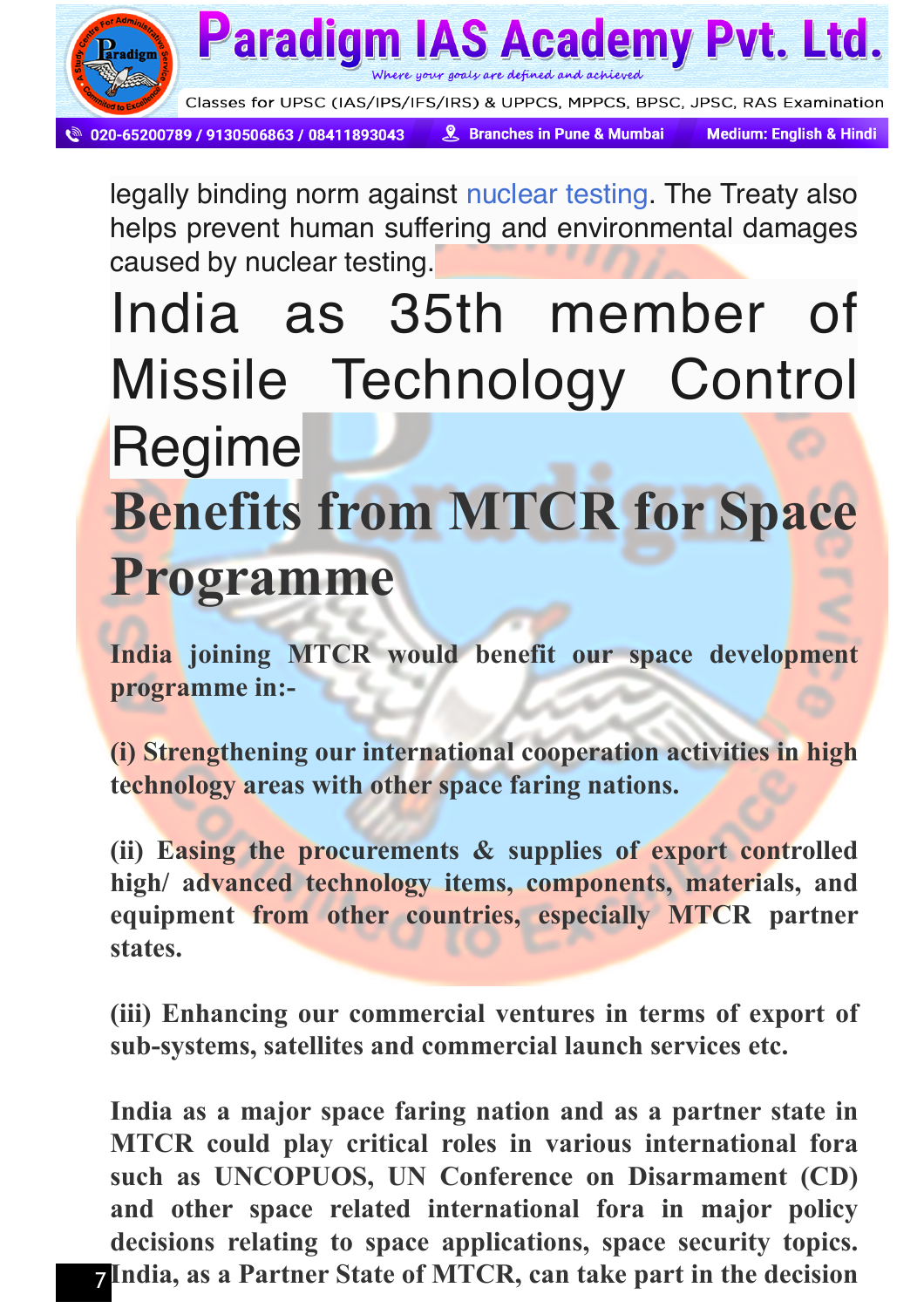

**making process in ensuring non-proliferation of sensitive space technology related items, which are controlled through a list (called Technical Annex) and reviewed & revised annually through Technical Experts Meetings**.

### India joins Missile Technology Control Regime. Top 5 things to know

In a boost to its non-proliferation credentials, India on Monday joined the Missile Technology Control Regime (MTCR) at a ceremony in South Block, attended by Foreign Secretary S Jaishankar and diplomats from the Netherlands, France and Luxembourg missions.

The Ministry of External Affairs said India's MTCR membership would help in "furtherance of international nonproliferation objectives," even as a statement from the MTCR chair at The Hague said India would enjoy "full participation in organisational activities, including the October 2016 plenary of the regime in South Korea."

India had intensified efforts at gaining membership of the MTCR, the NSG, the Australia Group and Wassenaar Arrangement since getting a waiver at the NSG in 2008.

Membership of these groups would help India trade more effectively in critical high tech areas.

**MTCR: Top five things to know**

»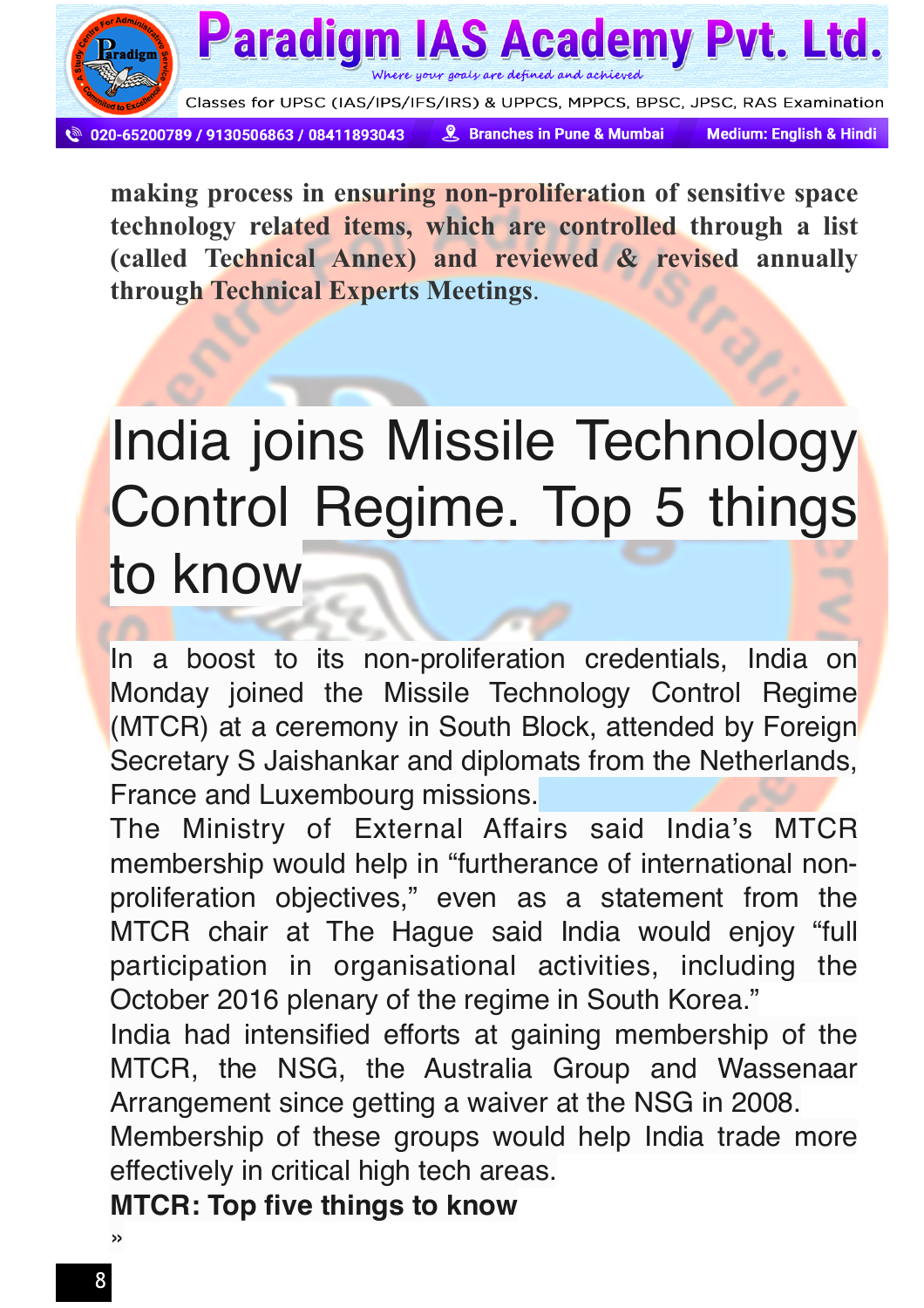

Where your goals are defined and achieved

020-65200789 / 9130506863 / 08411893043

**& Branches in Pune & Mumbai** 

**Paradigm IAS Academy Pyt. Ltd.** 

**Medium: English & Hindi** 

MTCR membership will enable India to buy high-end missile technology and also enhance its joint ventures with Russia.

»

MTCR aims at restricting the proliferation of missiles, complete rocket systems, unmanned air vehicles and related technology for those systems capable of carrying a 500 kilogramme payload for at least 300 kilometres, as well as systems intended for the delivery of weapons of mass destruction (WMD).

 $\rightarrow$ 

India's efforts to get into the MTCR also got a boost after it agreed to join the Hague Code of Conduct, dealing with the ballistic missile non-proliferation arrangement, earlier this month.

»

India's membership had been blocked in 2015 by Italy, which seemed to link it to the standoff over the detention of the Italian marines. With the return of the second marine, Salvatore Girone, to Rome on May 29, the sources said, "Italy is no longer blocking the consensus."

 $\overline{\mathbf{v}}$ 

China, which stonewalled India's entry into the 48-nation Nuclear Suppliers Group (NSG) at the just-concluded Seoul plenary, is not a member of 34-nation MTCR.

## Vienna Convention not for 'spies' involved in terror: Pakistan to ICJ

**PTI** 

The Vienna Convention provisions on consular access were not intended for a "spy" involved in terror activities, Pakistan on Monday told the International Court of Justice (ICJ), which is hearing India's plea on the death sentence given to its national Kulbhushan Jadhav.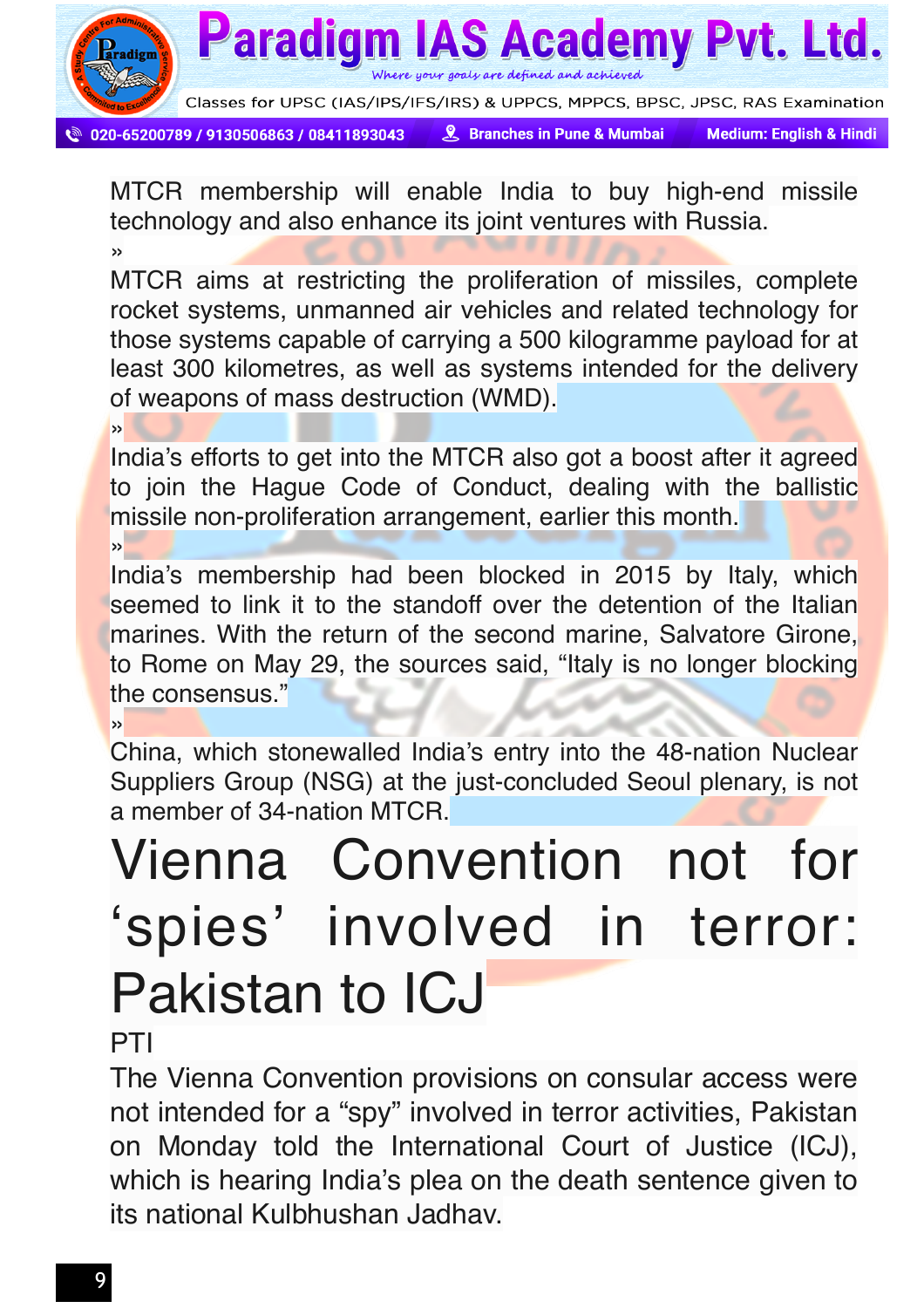

Where your goals are defined and achieved

020-65200789 / 9130506863 / 08411893043

Paradigm

& Branches in Pune & Mumbai

**AS Academy Pyt. Ltd.** 

**Medium: English & Hindi** 

India's application on Mr. Jadhav, who was arrested in March last year and sentenced to death by a Pakistani military court on charges of espionage and subversive activities, was "unnecessary and misconceived" and must be dismissed, Pakistan told the U.N.'s highest judicial body. India has been unable to provide an explanation for Mr. Jadhav's passport which bears a Muslim name, Mohammad Faisal of the Pakistan Foreign Office said in his opening remarks in response to India's submissions earlier in the day.

India was using the court as the "scene of political theatre" but "we will not respond in kind," Mr. Faisal told the ICJ which held daylong proceedings to decide the fate of the former Indian Navy officer.

There has been deafening silence and no response from India on Pakistan's accusations on Mr. Jadhav, Pakistan's lawyer Khawar Qureshi said.

Expressing the fear that Mr. Jadhav, 46, might be executed before the hearing was over, India accused Pakistan of violating the Vienna convention and conducting a "farcical trial" without a "shred of evidence."

Pakistan had denied India its 16 requests for consular access, India's lead attorney Harish Salve said.

The urgent hearing comes after the ICJ last week stayed Mr. Jadhav's execution. While India presented its argument over 90 minutes, Pakistan, which claims that Mr. Jadhav is an agent of India's external intelligence agency Research and Analysis Wing (RAW), took less than an hour.

India wants the ICJ to annul Mr. Jadhav's death sentence and for Pakistan to ensure that no action is taken that may prejudice the rights of India or of Mr. Jadhav.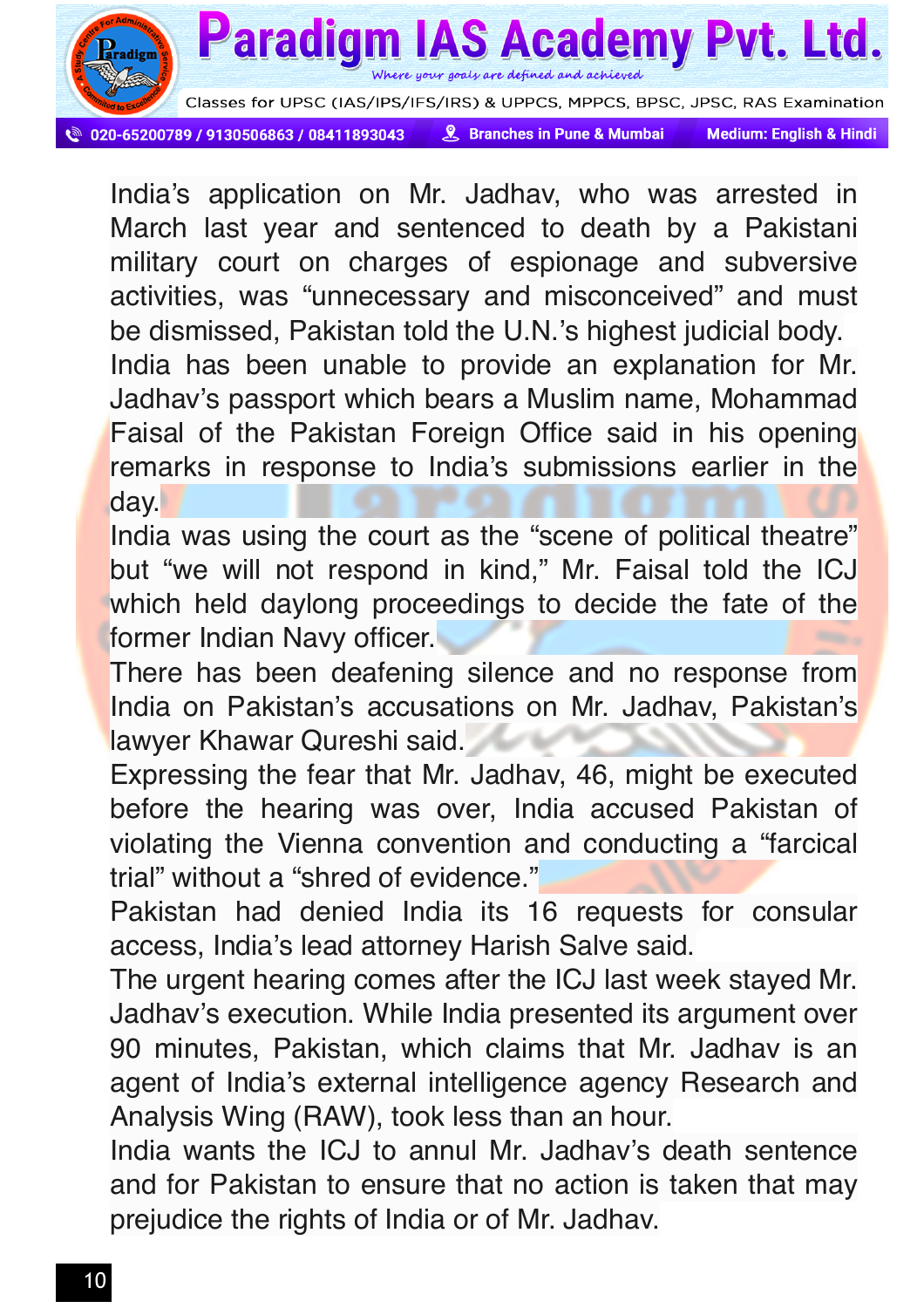

Where your goals are defined and achieved

**S ACad** 

020-65200789 / 9130506863 / 08411893043

Paradigm

& Branches in Pune & Mumbai

**Medium: English & Hindi** 

emy Pyt. Ltd.

Mr. Jadhav, the latest flashpoint in the tensions between Pakistan and India, was sentenced last month. On May 8, India moved the ICJ against the death penalty, alleging violation of the Vienna Convention on Consular Relations. On May 9, the highest court in the UN gave Mr. Jadhav a lease of life.

India, in its appeal to the ICJ, had asserted that Mr. Jadhav was kidnapped from Iran where he was involved in business activities after retiring from the Indian Navy. However, it denies that he has any connection with the government. Pakistan claims to have arrested Mr. Jadhav from its restive Balochistan province.

### International Court of Justice

*"World Court" redirects here. For other uses, see [World](https://en.m.wikipedia.org/wiki/World_Court_(disambiguation)) [Court \(disambiguation\)](https://en.m.wikipedia.org/wiki/World_Court_(disambiguation)).*

The **International Court of Justice** commonly referred to as the **World Court**, **ICJ** or **The Hague** is the primary judicial branch of the [United Nations](https://en.m.wikipedia.org/wiki/United_Nations) (UN). Seated in the [Peace Palace](https://en.m.wikipedia.org/wiki/Peace_Palace) in [The Hague,](https://en.m.wikipedia.org/wiki/The_Hague) [Netherlands](https://en.m.wikipedia.org/wiki/Netherlands), the court settles legal disputes submitted to it by [states](https://en.m.wikipedia.org/wiki/Sovereign_state) and provides advisory opinions on legal questions submitted to it by duly authorized international branches, agencies, and the [UN](https://en.m.wikipedia.org/wiki/UN_General_Assembly) [General Assembly.](https://en.m.wikipedia.org/wiki/UN_General_Assembly)

#### **Activities**

Established in 1945 by the [UN Charter,](https://en.m.wikipedia.org/wiki/United_Nations_Charter) the Court began work in 1946 as the successor to the [Permanent Court of](https://en.m.wikipedia.org/wiki/Permanent_Court_of_International_Justice) [International Justice](https://en.m.wikipedia.org/wiki/Permanent_Court_of_International_Justice). The [Statute of the International Court](https://en.m.wikipedia.org/wiki/Statute_of_the_International_Court_of_Justice) [of Justice](https://en.m.wikipedia.org/wiki/Statute_of_the_International_Court_of_Justice), similar to that of its predecessor, is the main constitutional document constituting and regulating the Court.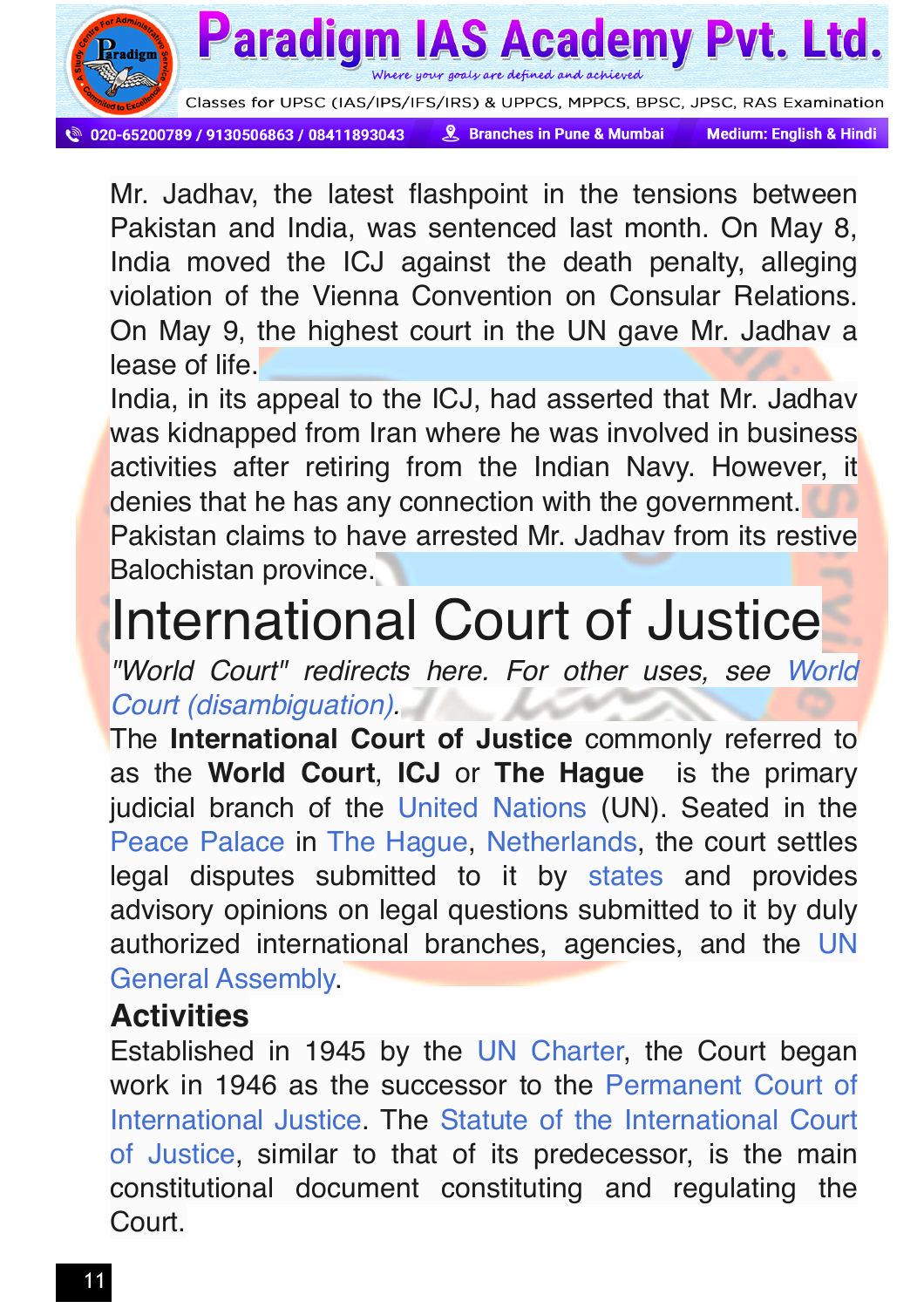

Where your goals are defined and achieved

**Paradigm IAS Academy Pyt. Ltd.** 

020-65200789 / 9130506863 / 08411893043

& Branches in Pune & Mumbai

**Medium: English & Hindi** 

The Court's workload covers a wide range of judicial activity. After the court ruled that the [United States](https://en.m.wikipedia.org/wiki/United_States)'s covert war against [Nicaragua](https://en.m.wikipedia.org/wiki/Nicaragua) was in violation of international law (*[Nicaragua v. United States](https://en.m.wikipedia.org/wiki/Nicaragua_v._United_States)*), the United States withdrew from compulsory jurisdiction in 1986 to accept the court's jurisdiction only on a case-by-case basis.[4] [Chapter XIV of](https://en.m.wikipedia.org/wiki/Chapter_XIV_of_the_United_Nations_Charter) [the United Nations Charter](https://en.m.wikipedia.org/wiki/Chapter_XIV_of_the_United_Nations_Charter) authorizes the [UN Security](https://en.m.wikipedia.org/wiki/United_Nations_Security_Council) [Council](https://en.m.wikipedia.org/wiki/United_Nations_Security_Council) to enforce Court rulings. However, such enforcement is subject to the veto power of the five permanent members of the Council, which the United States used in the *Nicaragua* case.[5]

#### **Composition**

*ICJ is composed of fifteen judges elected to nine-year terms by the [UN General Assembly](https://en.m.wikipedia.org/wiki/United_Nations_General_Assembly) and the [UN Security Council](https://en.m.wikipedia.org/wiki/United_Nations_Security_Council) from a list of people nominated by the national groups in the [Permanent Court of Arbitration](https://en.m.wikipedia.org/wiki/Permanent_Court_of_Arbitration). The election process is set out in Articles 4–19 of the ICJ statute. Elections are staggered, with five judges elected every three years to ensure continuity within the court. Should a judge die in office, the practice has generally been to elect a judge in a special election to complete the term.*

No two judges may be nationals of the same country. According to Article 9, the membership of the Court is supposed to represent the "main forms of civilization and of the principal legal systems of the world". Essentially, that has meant [common law,](https://en.m.wikipedia.org/wiki/Common_law) [civil law](https://en.m.wikipedia.org/wiki/Civil_law_(legal_system)) and [socialist law](https://en.m.wikipedia.org/wiki/Socialist_law) (now post-communist law).

There is an informal understanding that the seats will be distributed [by geographic regions](https://en.m.wikipedia.org/wiki/United_Nations_Regional_Groups) so that there are five seats for Western countries, three for [African states](https://en.m.wikipedia.org/wiki/Africa) (including one judge of [francophone](https://en.m.wikipedia.org/wiki/Francophone) [civil law,](https://en.m.wikipedia.org/wiki/Civil_law_(legal_system)) one of Anglophone [common law](https://en.m.wikipedia.org/wiki/Common_law) and one [Arab](https://en.m.wikipedia.org/wiki/Arab)), two for [Eastern](https://en.m.wikipedia.org/wiki/Eastern_Europe)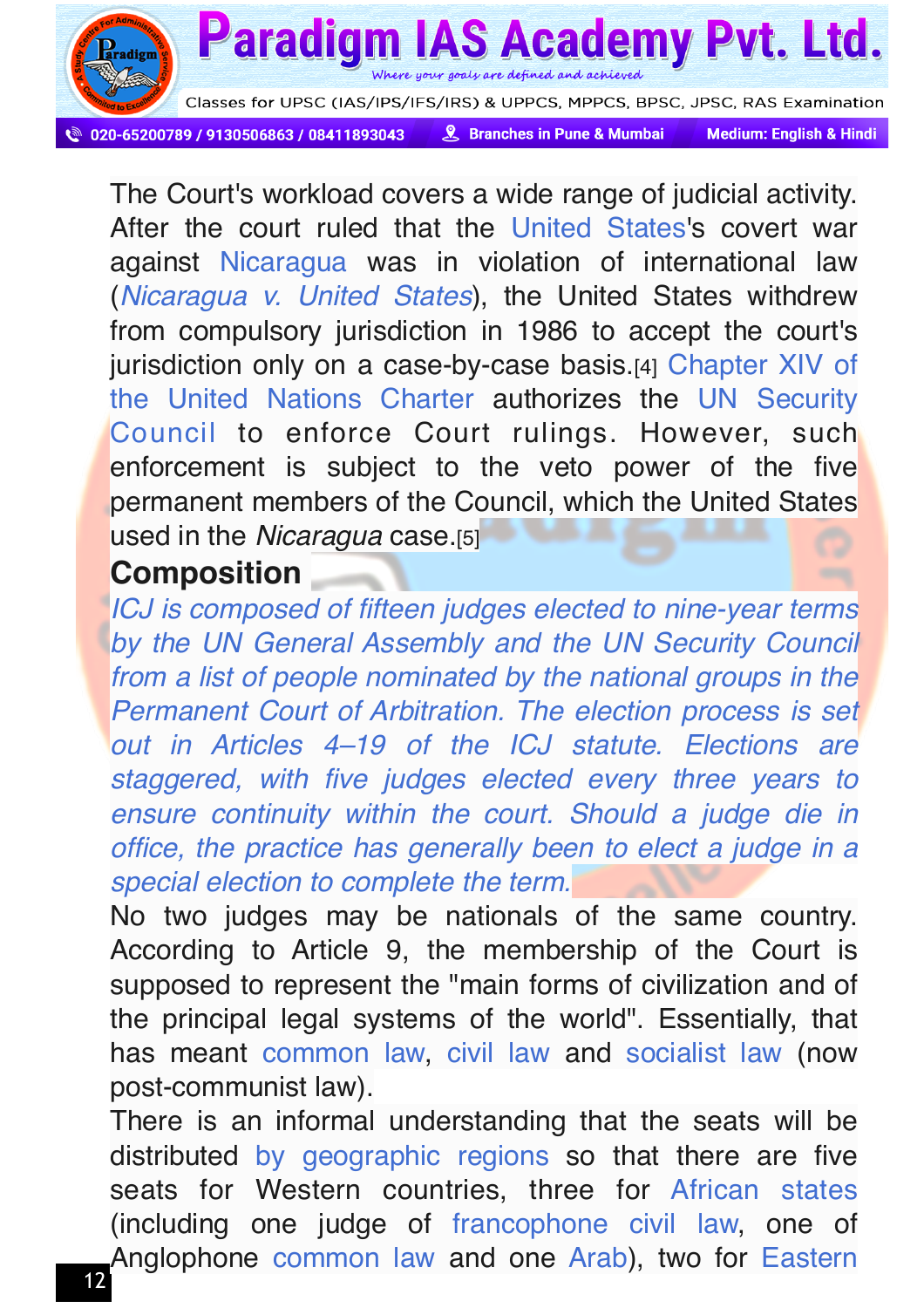

Where your goals are defined and achieved

Paradigm IAS Academy Pyt. Ltd.

020-65200789 / 9130506863 / 08411893043

**& Branches in Pune & Mumbai** 

**Medium: English & Hindi** 

[European](https://en.m.wikipedia.org/wiki/Eastern_Europe) states, three for Asian states and two for [Latin](https://en.m.wikipedia.org/wiki/Latin_America) [American](https://en.m.wikipedia.org/wiki/Latin_America) and [Caribbean](https://en.m.wikipedia.org/wiki/Caribbean) states.[6] The five permanent members of the [United Nations Security Council](https://en.m.wikipedia.org/wiki/United_Nations_Security_Council) [\(France](https://en.m.wikipedia.org/wiki/France), [Russia](https://en.m.wikipedia.org/wiki/Russia), [China](https://en.m.wikipedia.org/wiki/China), the [United Kingdom](https://en.m.wikipedia.org/wiki/United_Kingdom), and the [United States](https://en.m.wikipedia.org/wiki/United_States)) always have a judge on the Court, thereby occupying three of the Western seats, one of the Asian seats and one of the Eastern European seats. The exception was China, which did not have a judge on the Court from 1967 to 1985 because it did not put forward a candidate.

Article 6 of the Statute provides that all judges should be "elected regardless of their nationality among persons of high moral character" who are either qualified for the highest judicial office in their home states or known as lawyers with sufficient competence in international law. Judicial independence is dealt with specifically in Articles 16–18. Judges of the ICJ are not able to hold any other post or act as [counsel.](https://en.m.wikipedia.org/wiki/Counsel) In practice, Members of the Court have their own interpretation of these rules and allow them to be involved in outside arbitration and hold professional posts as long as there is no conflict of interest. A judge can be dismissed only by a [unanimous](https://en.m.wikipedia.org/wiki/Unanimity) vote of the other members of the Court.Despite these provisions, the independence of ICJ judges has been questioned. For example, during the *Nicaragua* case, the United States issued a communiqué suggesting that it could not present sensitive material to the Court because of the presence of judges from [Eastern bloc](https://en.m.wikipedia.org/wiki/Eastern_bloc) states

Judges may deliver joint judgments or give their own separate opinions. Decisions and [Advisory Opinions](https://en.m.wikipedia.org/wiki/Advisory_Opinion) are by majority, and, in the event of an equal division, the President's vote becomes decisive, which occurred in the *Legality of the Use by a State of Nuclear Weapons in Armed*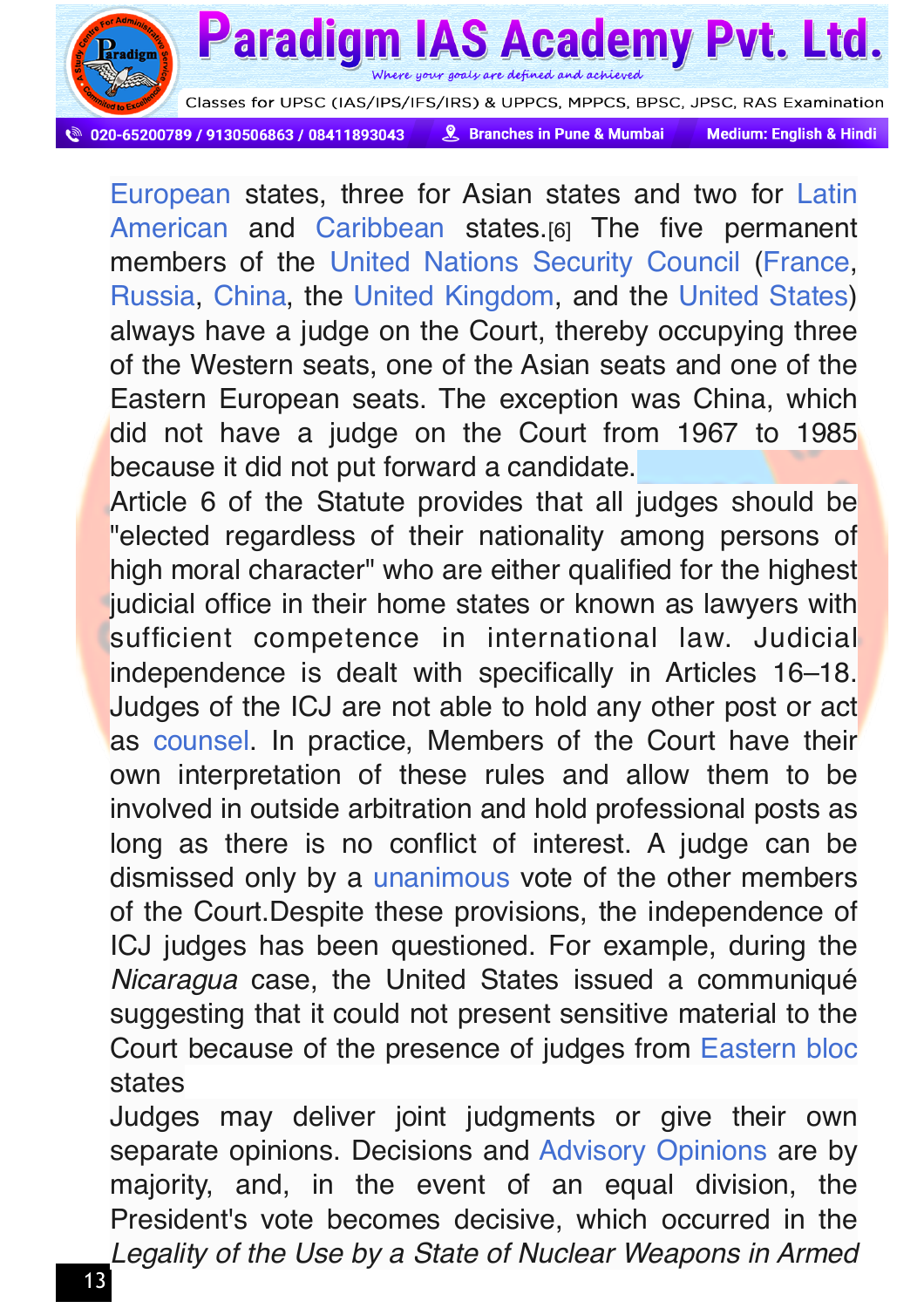

*Conflict* (Opinion requested by WHO), [1996] ICJ Reports 66. Judges may also deliver separate dissenting opinions.

### .**About the NSG**

The Nuclear Suppliers Group (NSG) is a group of nuclear supplier countries that seeks to contribute to the nonproliferation of nuclear weapons through the implementation of two sets of Guidelines for nuclear exports and nuclearrelated exports.

The NSG Guidelines also contain the so-called "Non-Proliferation Principle," adopted in 1994, whereby a supplier, notwithstanding other provisions in the NSG Guidelines, authorises a transfer only when satisfied that the transfer would not contribute to the proliferation of nuclear weapons. The Non-Proliferation Principle seeks to cover the rare but important cases where adherence to the NPT or to a Nuclear Weapon Free Zone Treaty may not by itself be a guarantee that a State will consistently share the objectives of the Treaty or that it will remain in compliance with its Treaty obligations.

The NSG Guidelines are consistent with, and complement, the various international, legally binding instruments in the field of nuclear non-proliferation. These include the Treaty on the Non-Proliferation of Nuclear Weapons (NPT), the Treaty for the Prohibition of Nuclear Weapons in Latin America (Treaty of Tlatelolco), the South Pacific Nuclear-Free-Zone Treaty (Treaty of Rarotonga), the African Nuclear-Weapon-Free Zone Treaty (Treaty of Pelindaba), the Treaty on the Southeast Asia Nuclear-Weapon-Free Zone (Treaty of Bangkok), and the Central Asian Nuclear-Weapon-Free Zone Treaty (Treaty of Semipalatinsk).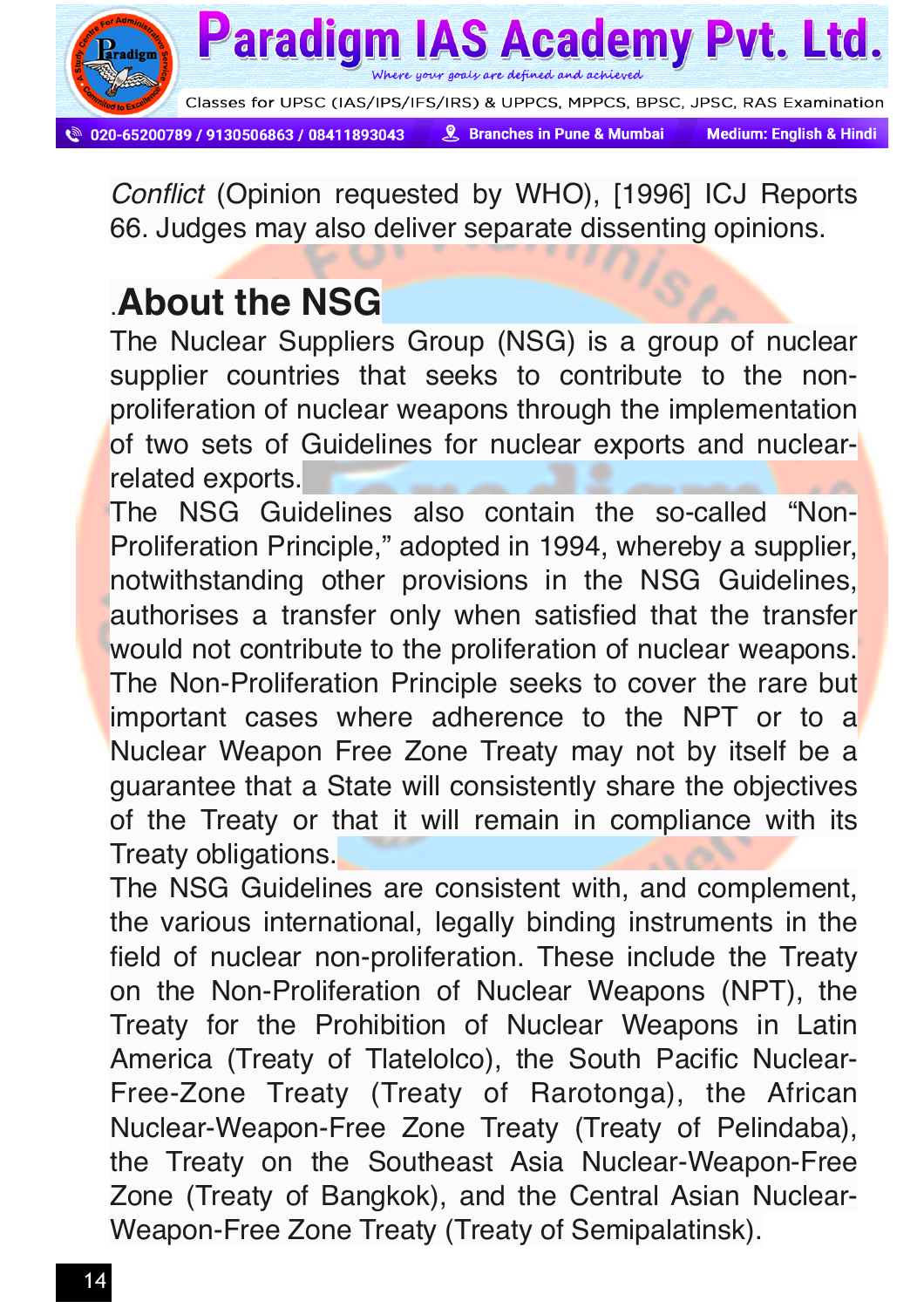

Paradigm **AS Academy Pyt. Ltd.** Where your goals are defined and achieved

020-65200789 / 9130506863 / 08411893043

& Branches in Pune & Mumbai

Classes for UPSC (IAS/IPS/IFS/IRS) & UPPCS, MPPCS, BPSC, JPSC, RAS Examination

**Medium: English & Hindi** 

The NSG Guidelines are implemented by each Participating Government (PG) in accordance with its national laws and practices.

Decisions on export applications are taken at the national level in accordance with national export licensing requirements.

# Why India wants to be in the NSG: 10 things you need to

### know

There is a lot of anticipation about the Nuclear Suppliers Group (NSG) plenary session that is taking place in Seoul on Thursday and Friday. But what exactly is the NSG and why is it crucial for India to be a member of this group? Prime Minister Narendra Modi has convinced several members, including US, Mexico and Switzerland, to allow India on board but with China yet to accept India's inclusion and Pakistan's outright protest against it, the plenary session of 23 and 24 June takes on significant meaning. Here's a primer:

**1.** The Nuclear Suppliers Group (NSG) states on its website that it is "a group of nuclear supplier countries that seeks to contribute to the non-proliferation of nuclear weapons through the implementation of two sets of guidelines for nuclear exports and nuclear-related exports." The guidelines includes a principle that states that transfer of nuclear technology will be authorised only on the condition that such a deal will not lead to the proliferation of nuclear weapons. That's why all the member states of the NSG are signatories of the Treaty on the Non-Proliferation of Nuclear Weapons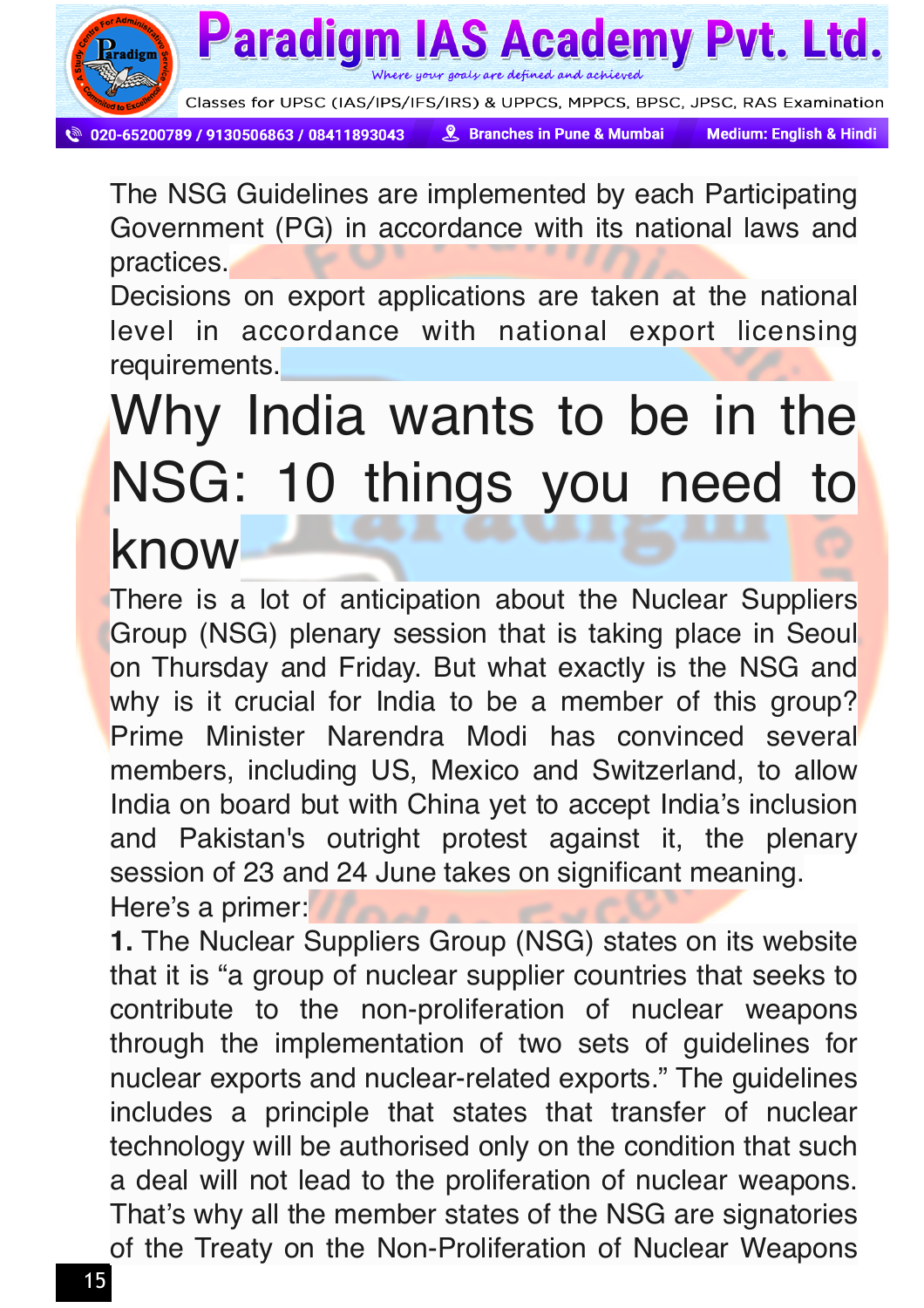

020-65200789 / 9130506863 / 08411893043

**& Branches in Pune & Mumbai** 

**Medium: English & Hindi** 

(NPT). The NSG guidelines also complement several other international treaties related to nuclear non-proliferation.



Prime Minister Narendra Modi speaks with Mexican President Enrique Pena Nieto. Mexico is supporting India's bid for NSG membership. Reuters

**2.** India is not a member of the NPT. It is a point that China has consistently raised while trying to block India's membership to the NSG. However, China is supporting Pakistan's membership. Pakistan too has not signed the NPT.

**3.** NSG was set up in response to India's own clandestine nuclear test in 1974, which made New Delhi something of a pariah in the West. Joining the club requires the unanimous approval of all 48 members.

**4.** Analysts say joining the NSG is chiefly a matter of pride and desire to be taken seriously by some of the world's most powerful nations. Since prompting international technology sanctions and limits on exports by conducting nuclear tests in 1998, India has been eager to gain legitimacy as a nuclear power.

**5.** Joining the NSG will give India better access to low-cost, clean nuclear energy -- important for its economic growth. Nuclear power is one way India, the third-biggest emitter of greenhouse gases, could cut its emissions and reduce air pollution from coal-fired power plants.

16 programme that has been waiting in the wings. An early **6.** As Jaideep Prabhu points out in this *[Firstpost](http://www.firstpost.com/world/ahead-of-nsg-plenary-in-seoul-india-has-little-reason-for-optimism-2851340.html)* article, NSG membership would put India on a firmer footing to propose the idea of plutonium trade for its thorium